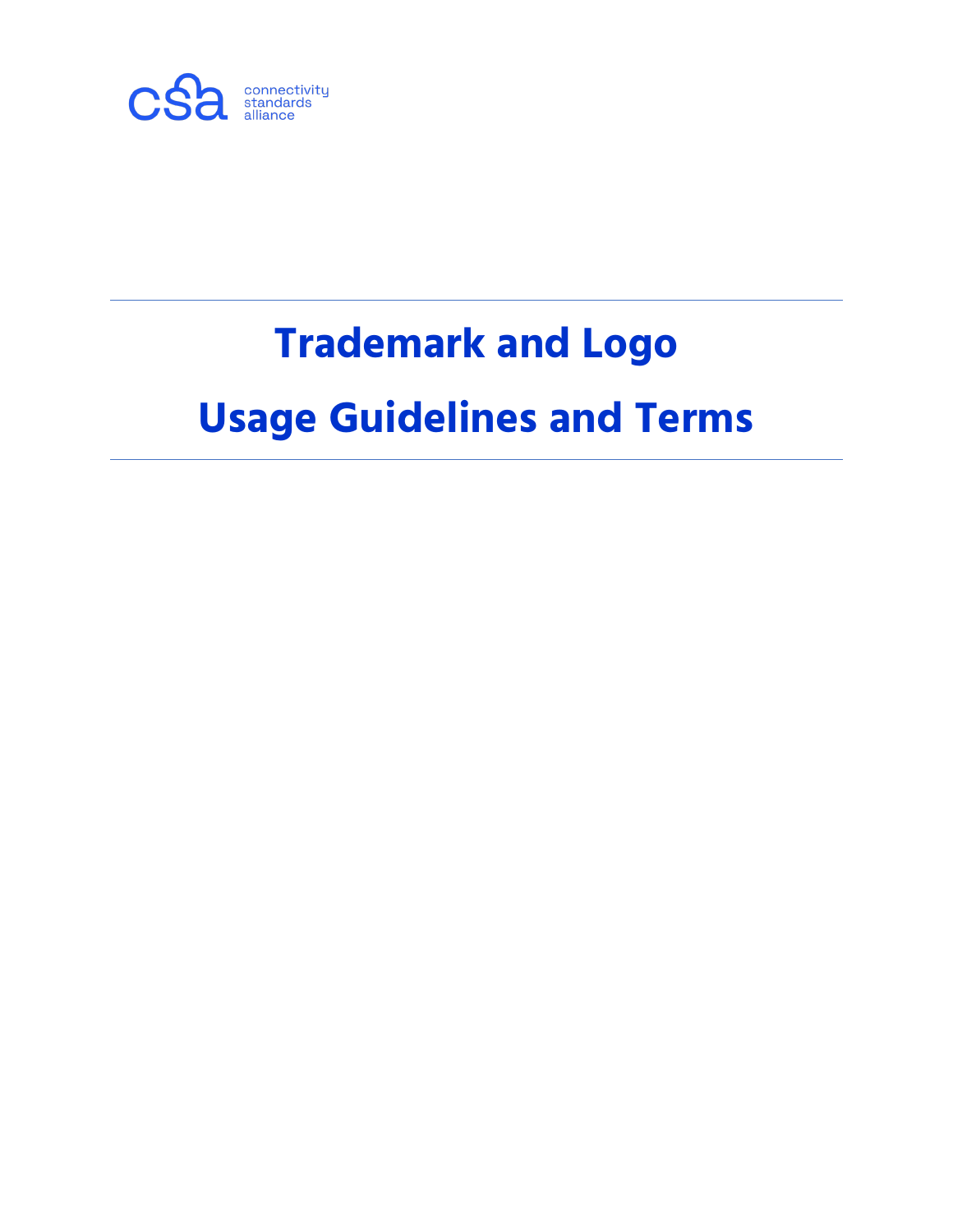

#### **Introduction**

These **Connectivity Standards Alliance** Trademark and Logo Usage Guidelines and Terms ("*Guidelines*") define rules for use of **Connectivity Standards Alliance**'s trademarks and logos by **Connectivity Standards Alliance ("***Alliance***" or "***the Alliance***")** members, including on products, collateral, and other marketing materials. Any use of **Alliance** trademarks and logos must be in accordance with these Guidelines. Any use of **Alliance** trademarks or logos not in accordance with these Guidelines is strictly prohibited.

For guidance on design, please reference the **Alliance's** Brand Guidelines[: Link](https://workspace.zigbee.org/higherlogic/ws/groups/zigbee_marketing/download/30771/latest)

Any use of **Alliance** trademarks or logos by those other than **Alliance** members is strictly prohibited, except as may be permitted by law.

Please direct any **Alliance** trademark or logo usage questions not covered in these Guidelines to the **Connectivity Standards Alliance** at help@zigbee.org.

The **Alliance** reserves the right to modify these Guidelines from time-to-time as it deems necessary by posting on the **Alliance** website at [www.zigbee.org](http://www.zigbee.org/) or by providing other publication or notice. Following publication or notice of any change to these Guidelines, any and all usage of **Alliance** trademarks and logos must comply with the updated Guidelines.

These Guidelines do not grant any **Alliance** member or other party any right, license, title, or other interest in or to **Alliance** trademarks, logos or other intellectual property. **Alliance** members are granted a license to Zigbee marks and logos in their member agreement, which are subject to and include the additional terms and conditions in these Guidelines.

#### Copyright, Ownership and Disclaimer

Copyright © 2003-2017 **Connectivity Standards Alliance**. All Rights Reserved.

**Alliance**'s trademarks and logos, and all goodwill associated therewith, are the exclusive property of the **Alliance**.

Specifications published by **Alliance** are the exclusive property of **Alliance** and may only be used in a manner as specified by **Alliance**.

Specifications published by **Alliance** may be subject to third party intellectual property rights, including without limitation, patent, trademark and copyright rights, and the owner of such intellectual property rights may or may not be a member of the **Alliance**. **Alliance** members are not required to disclose their intellectual property rights in connection with a specification. Accordingly, the **Alliance** is not responsible for identifying or failing to identify any or all such third party intellectual property rights.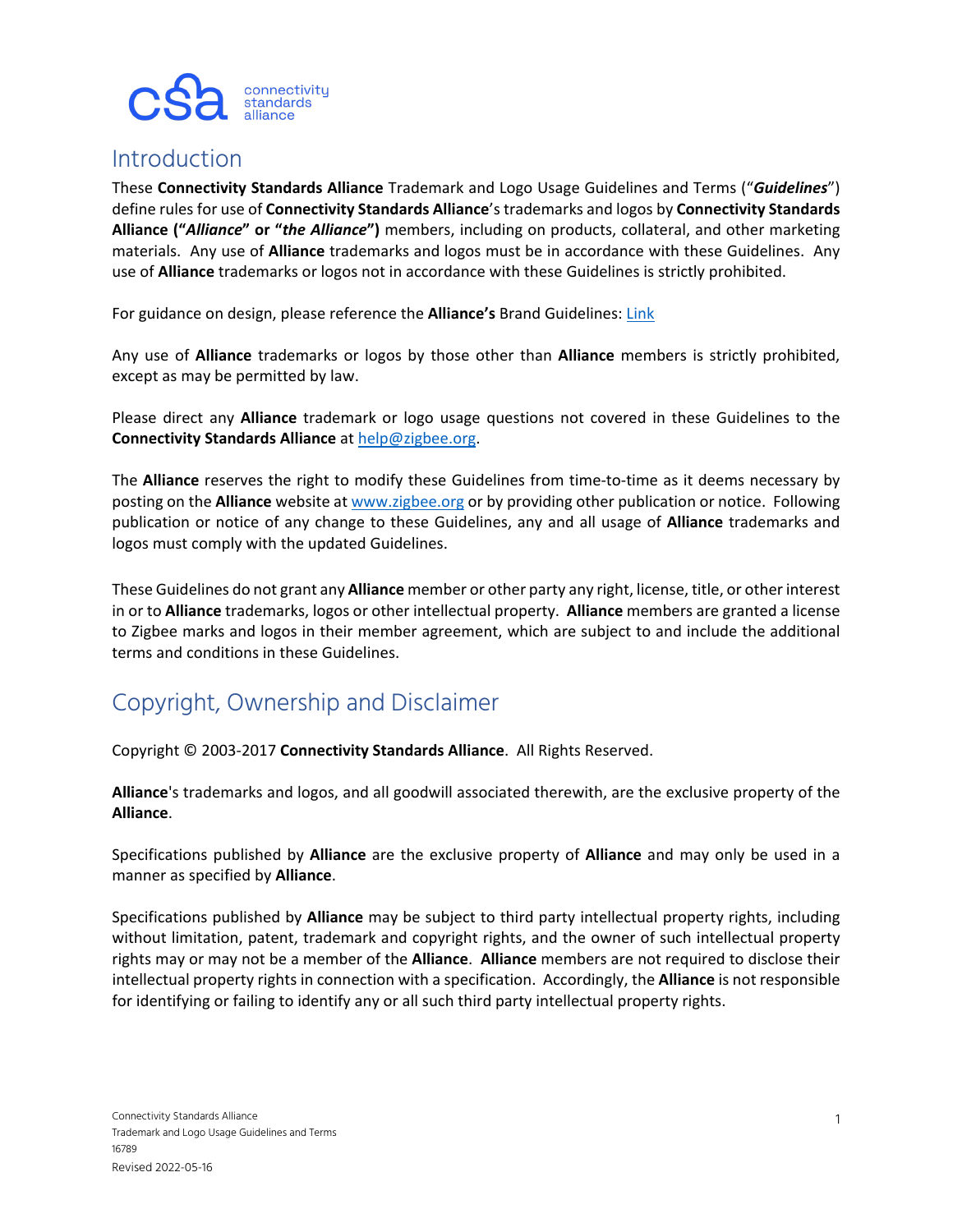

#### Prohibited Uses of Alliance Trademarks and Logos

In addition to the uses prohibited elsewhere in these Guidelines, and by any separate, written agreement signed by the **Connectivity Standards Alliance ("***Alliance***" or "***the Alliance***")**, Alliance trademarks and logos may not be used in the following ways:

- To identify products or services that are not certified by the Alliance;
- To label products in a manner that may imply that the product or service has been certified by the Alliance when it has not;
- In conjunction with other terms such as "Zigbee Inside," "Zigbee Compatible," "Works with Zigbee", "Zigbee Ready, "Zigbee Router," or any other similar designation, declaration, affirmation, labeling or packaging that may imply that the product or service has been certified by the Alliance, whether or not the product has been certified by the Alliance. Certified products must be labeled as "Zigbee Certified" or "Zigbee Compliant Platform" as appropriate, or use the Zigbee Certified Product or Zigbee Compliant Platform logo after the appropriate certification has been obtained from the Alliance;
- As part of a third party's trademark (example: do NOT use, "Company X Zigbee Gateway");
- In combination with other non-Alliance trademarks or logos (example: do NOT use "BrandX Zigbee" as a product name);
- In combination with other words, symbols, or numbers either as one word or with a hyphen (example: do NOT use, "ZIGBEE-X95" as a product name or model number);
- As part of an Internet domain name, company name, trade name or commercial name;
- In a manner that confuses, will likely cause confusion or may cause confusion over whether a product or service is certified by the Alliance;
- In a manner that would imply Alliance's affiliation with or endorsement, sponsorship, support or certification (other than products certified by the Alliance) of a third-party product or service;
- In a manner likely to jeopardize or adversely affect the validity or enforceability of, or otherwise infringe, dilute, misappropriate or impair the Alliance's rights in its trademarks, logos or other intellectual property rights;
- In a manner that disparages or defames the Alliance or any other person or entity, or in any other manner that is derogatory, negative, unlawful, encourages unlawful behavior, harassing, threatening, invasive of another's privacy, abusive, harmful, vulgar, tortuous, misleading, libelous, obscene, pornographic, excessively violent or otherwise in poor taste, infringing or otherwise objectionable in any manner;
- In a manner that might diminish, dilute or attempt to dilute, directly or indirectly, the value of goodwill in any Alliance trademarks, logos or other intellectual property rights; and
- In connection with any unlawful activities or to encourage unlawful activities.

The Alliance expressly reserves all rights, legal, equitable or otherwise, including the right to revoke permission to use the Alliance trademarks and logos and to terminate any applicable agreement(s), and the right to initiate formal legal action without further notice, in connection with any uses of Alliance trademarks or logos that are prohibited either by these Guidelines or by any applicable agreement, or are contrary to any relevant laws or regulations.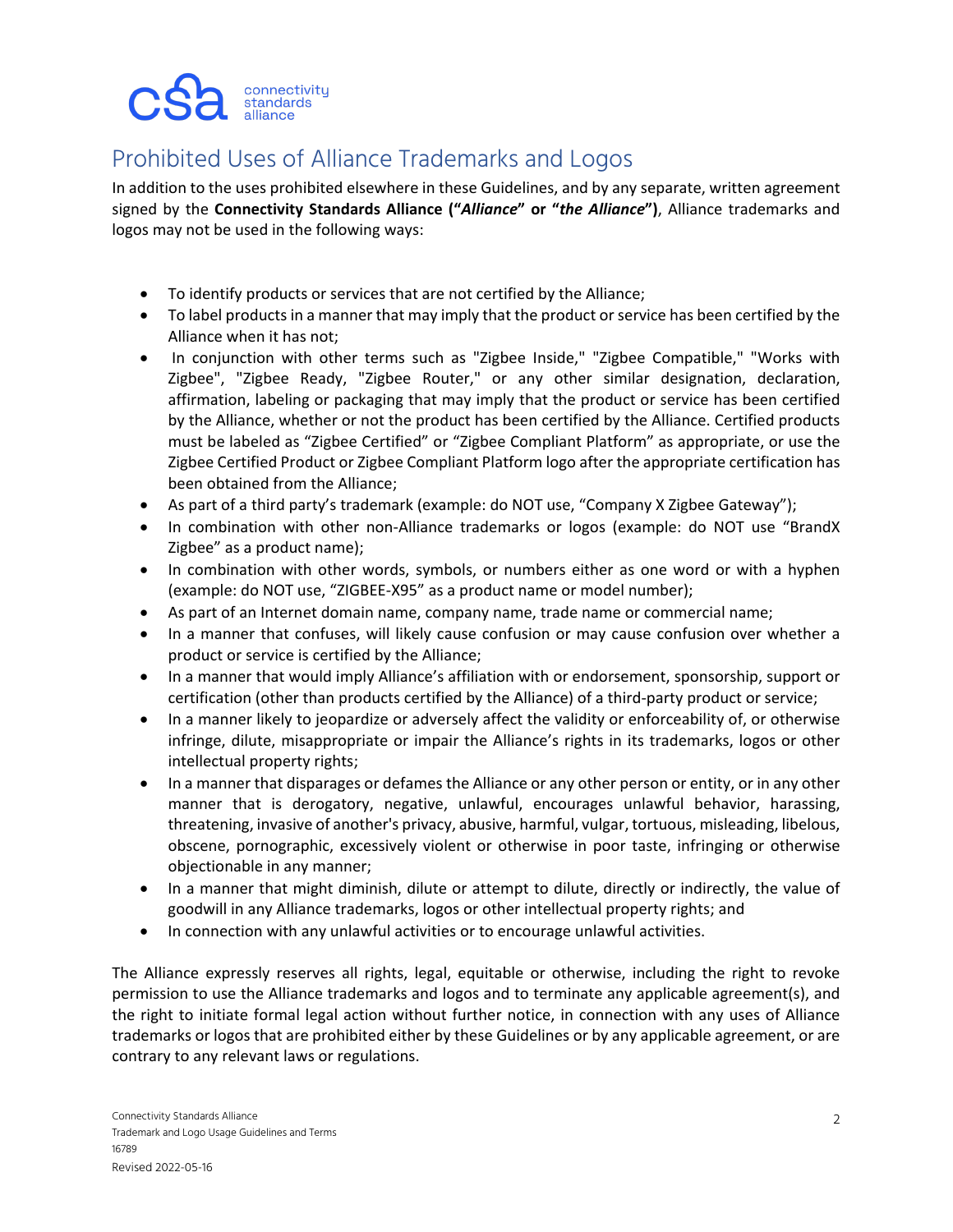

#### Use of the Alliance Trademarks and Logos in Manufactured Products and Services

To the extent a product or service contains components or elements that are certified by the Connectivity Standards Alliance, the entire product or service must be certified by the Connectivity Standards Alliance in order to label the product or service and associated packaging as a "Zigbee Certified" product or service. Furthermore, unless the entire product or service is certified by the Alliance, particular components or elements of product or service cannot be identified as "Zigbee Certified" (even if those components or elements themselves are certified by the Alliance).

If an Alliance member provides a component or element (that is certified by the Connectivity Standards Alliance) to the manufacturer of an entire product or service, such Alliance member must promptly notify the Alliance in writing if such member knows or has reason to believe that Zigbee trademarks and/or logos are used with entire product or service in a manner not compliant with these Guidelines. In the event of any non-compliance with this paragraph, representatives from the Alliance and the applicable Alliance member will attempt to resolve such non-compliance. If the Alliance and the applicable non-member are not able to resolve the matter of non-compliance on terms reasonably acceptable to the Alliance, the applicable member's membership in the Alliance may be terminated.

#### Proper Use of the Connectivity Standards Alliance Trademarks and Logos

#### Spelling:

The Alliance trademarks and logos must be used exactly as set forth herein, without any variation, including, without limitation, similar marks, phonetic equivalents and abbreviations.

#### Size:

The design and/or logo of Alliance trademarks and logos should not be displayed in a size so small that any design feature or the registered or unregistered status symbol of the trademark or logo is lost and should appear in exactly the same spatial relationships as set forth in the graphic samples set forth herein. A design or logo should appear by itself, in a reasonable size. For additional guidance please refer to the Allianc[e Brand Guidelines document](https://workspace.zigbee.org/higherlogic/ws/groups/zigbee_marketing/download/30771/latest)

#### When to use ® or TM:

When referring to any Connectivity Standards Alliance trademark in body copy/text, always use the term together with the symbol that denotes the appropriate status of the trademark in the relevant jurisdiction, as applicable (e.g.,  $^{\circledR}$  or TM), and which may be notified by the Alliance in writing from time to time. If you are unsure whether you should use the ® symbol or the ™ symbol, you must use the ™ symbol. It is only

The Alliance trademarks and logos set forth below must only be used as indicated below.

necessary to use the  $\bullet$  or  $\cdot \text{m}$  mark the first time you refer to the Alliance trademark.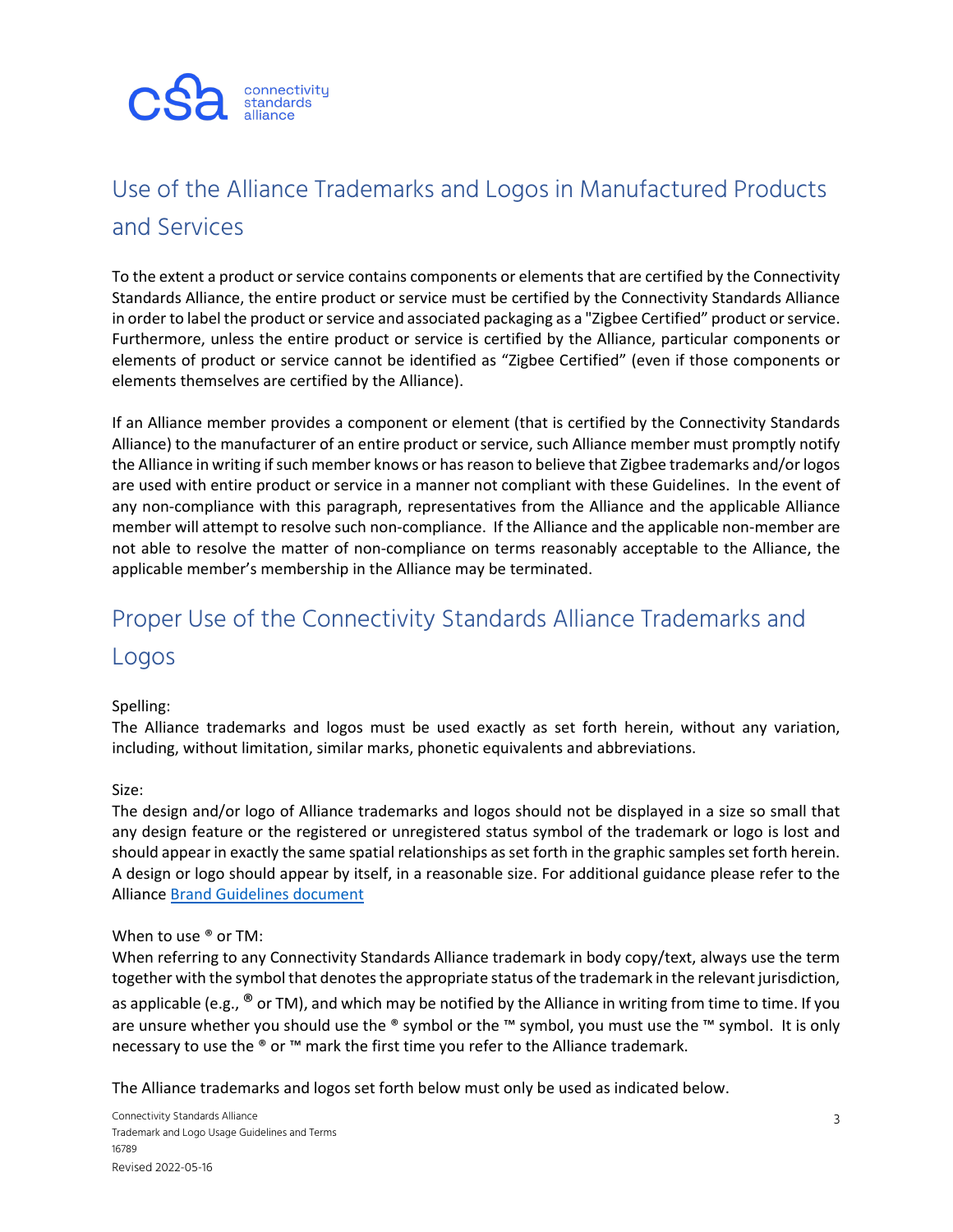

### **Connectivity Standards Alliance**

| <b>Trademarked Logo/Text</b>                                       | When to Use                                                                                                                                                                                                                                                                                                                                                                                                                                                                                                                                                                                                                      |
|--------------------------------------------------------------------|----------------------------------------------------------------------------------------------------------------------------------------------------------------------------------------------------------------------------------------------------------------------------------------------------------------------------------------------------------------------------------------------------------------------------------------------------------------------------------------------------------------------------------------------------------------------------------------------------------------------------------|
| connectivity<br>standards<br>alliance<br>connectivity<br>standards | This trademark and logo must only be used in contexts<br>referring to the Alliance (e.g., in industry presentations,<br>collateral, etc.).                                                                                                                                                                                                                                                                                                                                                                                                                                                                                       |
| Connectivity Standards Alliance                                    | This trademark must only be used in contexts referring to the<br>Connectivity Standards Alliance (e.g., in industry<br>presentations, collateral, etc.).<br>"Connectivity Standards Alliance" is written as a proper noun,<br>i.e., capital "C", "S" and a capital "A" regardless of where they<br>fall in a sentence. Even when "Alliance" stands alone in a<br>sentence, it is capitalized if the term refers to the Connectivity<br>Standards Alliance. Examples:<br>They work on certification at the Alliance.<br>As a part of the Connectivity Standards Alliance,<br>$\bullet$<br>members develop technology for the IoT. |

### **Dotdot Technology and Certification**

| Trademarked Logo/Text | When to Use                                                                                                                                                                                                       |
|-----------------------|-------------------------------------------------------------------------------------------------------------------------------------------------------------------------------------------------------------------|
| dotdot $\div$         | These Dotdot trademarks and logos can be used on a product,<br>its packaging, or in any related collateral only if that product<br>has achieved Dotdot certification from the Connectivity<br>Standards Alliance. |
|                       | These Dotdot trademarks and logo can be used when referring<br>to the Dotdot technology in general, such as in presentations,<br>on collateral, etc.                                                              |

Connectivity Standards Alliance Trademark and Logo Usage Guidelines and Terms 16789 Revised 2022-05-16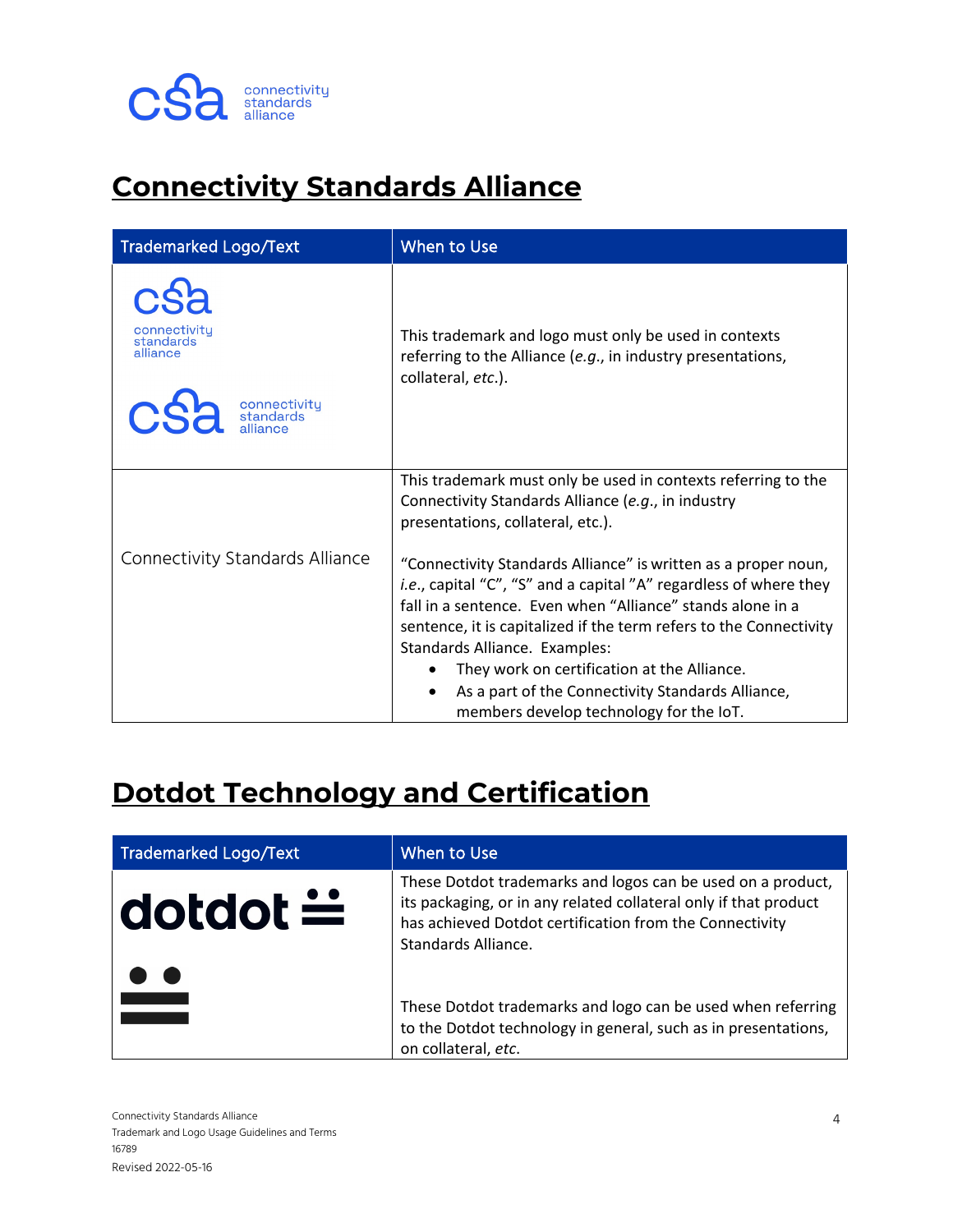

| <b>Trademarked Logo/Text</b> | When to Use                                                                                                                                                                                                                                                                                                                                                                                                         |
|------------------------------|---------------------------------------------------------------------------------------------------------------------------------------------------------------------------------------------------------------------------------------------------------------------------------------------------------------------------------------------------------------------------------------------------------------------|
|                              | This Dotdot trademark can be used when referring to the<br>Dotdot technology in general, such as in presentations, on<br>collateral, etc.                                                                                                                                                                                                                                                                           |
| Dotdot                       | Dotdot is written with a capital 'D' at the beginning regardless<br>of where it falls in a sentence or title. The second "d" is never<br>capitalized. Treat this as a proper noun. Examples:<br>Dotdot is the application language of the future.<br>CES 2017: An Inside Look at Dotdot (Title)<br>Do the appliances speak Dotdot?<br>At the conference, the Alliance will be showing Dotdot<br>$\bullet$<br>demos. |

### **Zigbee Technology**

| <b>Trademarked Logo/Text</b> | When to Use                                                                                                                                                                                                                                                                                                                                                              |
|------------------------------|--------------------------------------------------------------------------------------------------------------------------------------------------------------------------------------------------------------------------------------------------------------------------------------------------------------------------------------------------------------------------|
| 2 zigbee<br>zigbee           | These Connectivity Standards Alliance trademarks and logos<br>may only be used when referring to the Zigbee technology in<br>presentations, collateral, etc.<br>These Alliance trademarks and logos may NOT be used on<br>products or when referring to a Zigbee certified device.                                                                                       |
| Zigbee technology            | Zigbee is always written with a capital 'Z' and can only refer to<br>the specific technology (Zigbee 3.0). When stating "Zigbee<br>technology," never capitalize the "t" in technology. Treat<br>Zigbee as a proper noun. Examples:<br>The Connectivity Standards Alliance released an<br>$\bullet$<br>update on Zigbee 3.0.<br>Zigbee technology has diverse offerings. |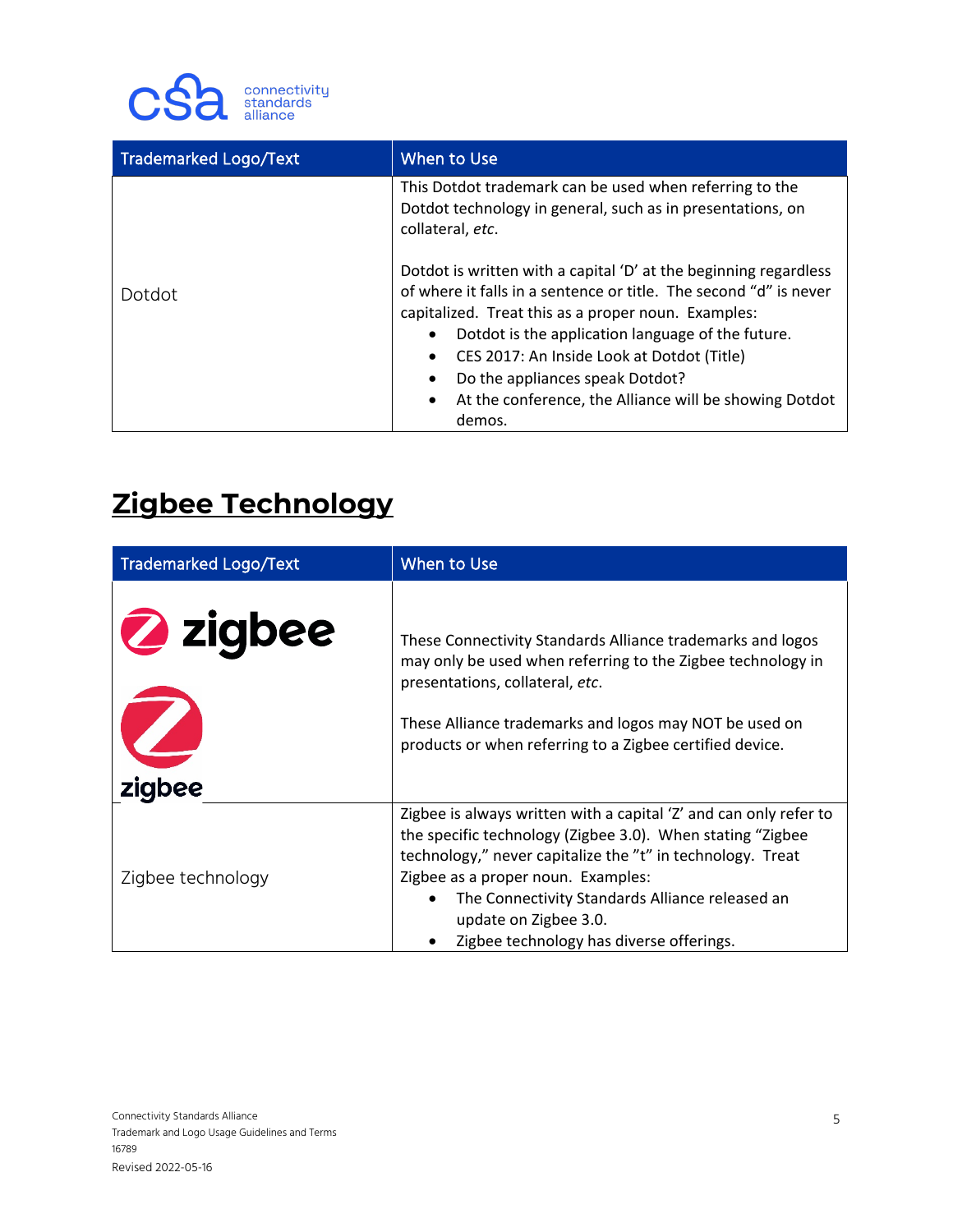

# **Zigbee Certification**

| <b>Trademarked Logo/Text</b>                                                           | When to Use                                                                                                                                                                                                                                                                                                                                                                                                                                                                                                                                                                                                                                                                                      |
|----------------------------------------------------------------------------------------|--------------------------------------------------------------------------------------------------------------------------------------------------------------------------------------------------------------------------------------------------------------------------------------------------------------------------------------------------------------------------------------------------------------------------------------------------------------------------------------------------------------------------------------------------------------------------------------------------------------------------------------------------------------------------------------------------|
| zigbee<br>certified<br>product<br>zigbee<br>product                                    | These Zigbee Certified Product trademarks and logos may only<br>be used on Zigbee Certified Products and related literature<br>and packaging created by the companies who develop,<br>manufacturer, promote and sell products which have been<br>certified by the Connectivity Standards Alliance.                                                                                                                                                                                                                                                                                                                                                                                               |
| Zigbee Certified Product                                                               | Always write Zigbee Certified Product with capital "Z," "C," and<br>"P." Only use this term to describe a product that is certified<br>by the Connectivity Standards Alliance. If the words "Certified<br>Product" stand alone, be sure to capitalize these as well.<br>Examples:<br>The new electricity meter is a Zigbee Certified Product.<br>The Alliance has an extensive list of Certified Products.<br>These Zigbee Certified Product text may only be used on<br>Zigbee Certified Products and related literature and packaging<br>created by the companies who develop, manufacturer,<br>promote and sell products which have been certified by the<br>Connectivity Standards Alliance. |
| <b>Mandatory Use of Connectivity</b><br><b>Standards Alliance Trademark or</b><br>Logo | If a member's product is certified by the Alliance, the member<br>MUST include the Zigbee Certified Product logo or text noted<br>in this Section on the product itself, on the product packaging<br>or in the product specifications.                                                                                                                                                                                                                                                                                                                                                                                                                                                           |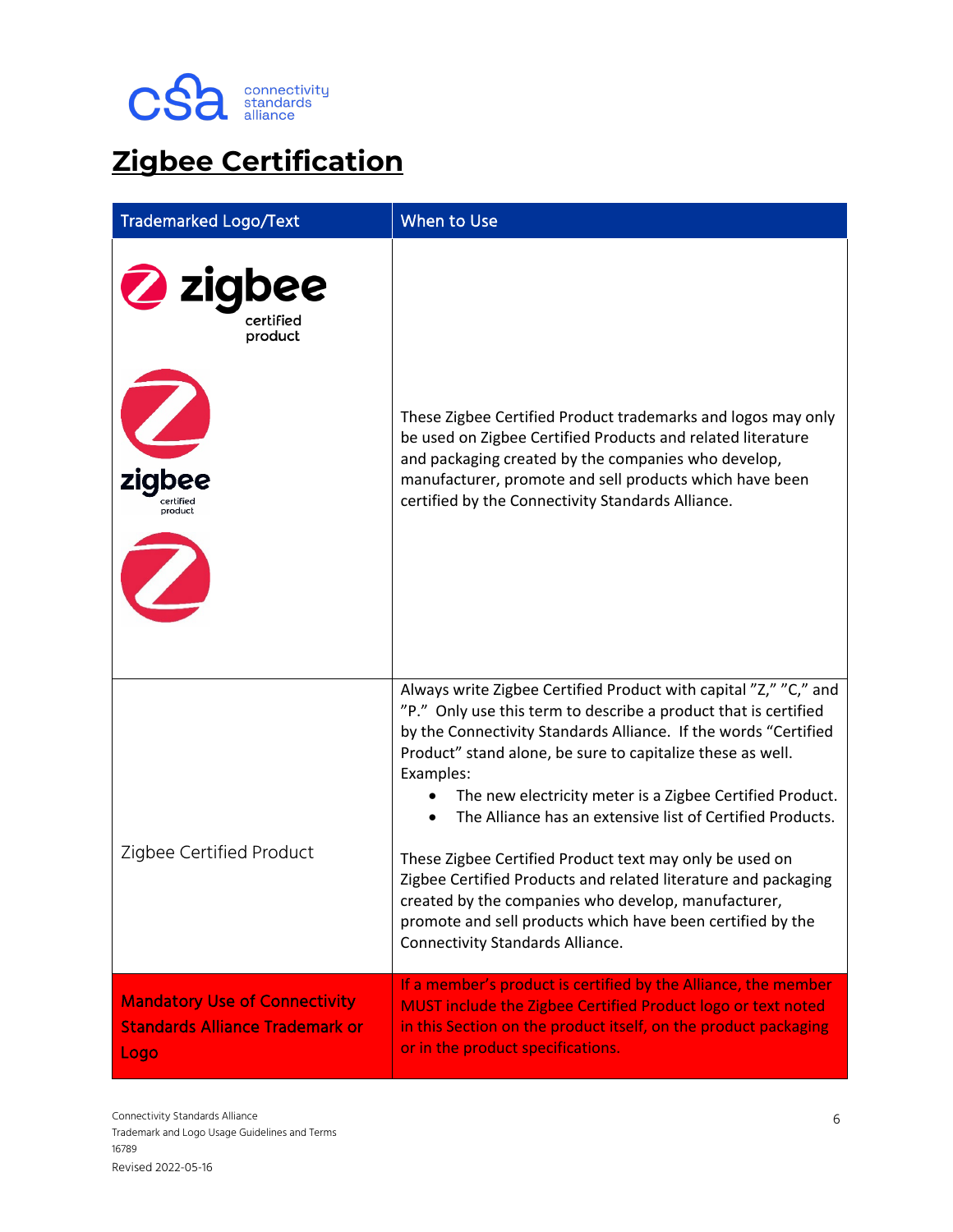

# **Zigbee Compliant Platform - Certification**

| <b>Trademarked Logo/Text</b>                            | When to Use                                                                                                                                                                                                                                                                                                                  |
|---------------------------------------------------------|------------------------------------------------------------------------------------------------------------------------------------------------------------------------------------------------------------------------------------------------------------------------------------------------------------------------------|
| 2 zigbee<br>compliant<br>platform<br>zigbee<br>platform | These Zigbee Compliant Platform trademarks and logos may<br>only be used on platform products which have been certified<br>by the Zigbee Alliance and related literature and packaging<br>created by the companies who develop, manufacturer,<br>promote and sell such products.                                             |
| Zigbee Compliant Platform                               | Always write Zigbee Compliant Platform with capital "Z," "C,"<br>and 'P." If the words "Compliant Platform" stand alone, be<br>sure to capitalize these as well. Examples:<br>Our company sells a Zigbee Compliant Platform.<br>$\bullet$<br>Zigbee sent out a newsletter about its new Compliant<br>$\bullet$<br>Platforms. |
|                                                         | Zigbee Compliant Platform text may only be used on Zigbee<br>Compliant platform products which have been certified by the<br>Alliance and related literature and packaging created by the<br>companies who develop, manufacturer, promote and sell such<br>products.                                                         |

#### **Smart Energy - Technology**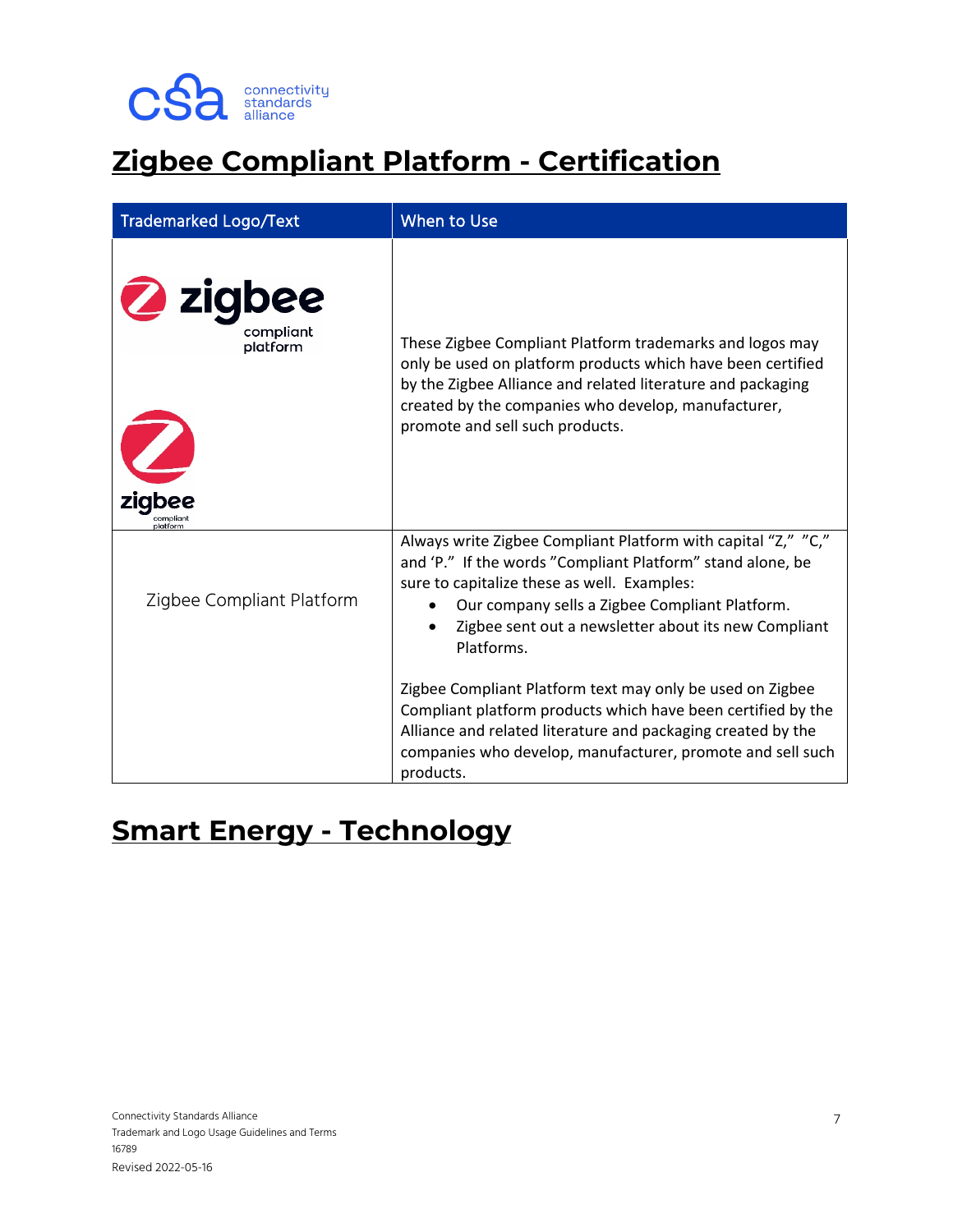

| <b>Trademarked Logo/Text</b>                                          | When to Use                                                                                                                                                                                                                                                                                                                                                                                                        |
|-----------------------------------------------------------------------|--------------------------------------------------------------------------------------------------------------------------------------------------------------------------------------------------------------------------------------------------------------------------------------------------------------------------------------------------------------------------------------------------------------------|
| smart energy<br>by connectivity standards alliance<br>smart<br>energi | These Smart Energy trademarks and logos may only be used<br>when referring to the Alliance's Smart Energy technology in<br>presentations, collateral, etc.<br>It is NOT permissible to use only the circle green tree<br>trademark or logo by itself, including to indicate that a product<br>conforms to the Smart Energy certification process or on<br>packaging, on marketing collateral and in presentations. |
| Smart Energy by the Connectivity<br>Standards Alliance                | This Smart Energy text may only be used when referring to the<br>Connectivity Standard Alliance's Smart Energy technology in<br>presentations, collateral, etc.<br>Always use a capital "S" and "E" thereon after if referring<br>specifically to Smart Energy for the Connectivity Standards<br>Alliance.<br>Examples:<br>The tool is Smart Energy by the Connectivity Standards<br>Alliance.                     |

# **Smart Energy - Certification**

| <b>Trademarked Logo/Text</b>                                                                                                      | When to Use                                                                                                                                                                                                                                                                                                                                                                                                                                                             |
|-----------------------------------------------------------------------------------------------------------------------------------|-------------------------------------------------------------------------------------------------------------------------------------------------------------------------------------------------------------------------------------------------------------------------------------------------------------------------------------------------------------------------------------------------------------------------------------------------------------------------|
| smart energy<br>certified by connectivity standards alliance<br>smart<br>energy<br>certified b<br>connectivitu standards alliance | These Smart Energy Zigbee Certified Product trademarks and<br>logos may only be used on Smart Energy products and<br>platforms which have been certified by the Alliance and<br>related literature and packaging created by the companies<br>who develop, manufacturer, promote and sell such products.<br>It is NOT permissible to use the green circle tree by itself,<br>including to indicate that a product conforms to the Smart<br>Energy certification process. |
| Smart Energy Certified by the<br><b>Connectivity Standards Alliance</b>                                                           | Always write Smart Energy Certified with capital "S" and "E"<br>"C". Only use this term to describe a product that is certified<br>by the Connectivity Standards Alliance for Smart Energy.<br>Example:<br>The new meter is Smart Energy Certified by the<br><b>Connectivity Standards Alliance.</b>                                                                                                                                                                    |

Connectivity Standards Alliance Trademark and Logo Usage Guidelines and Terms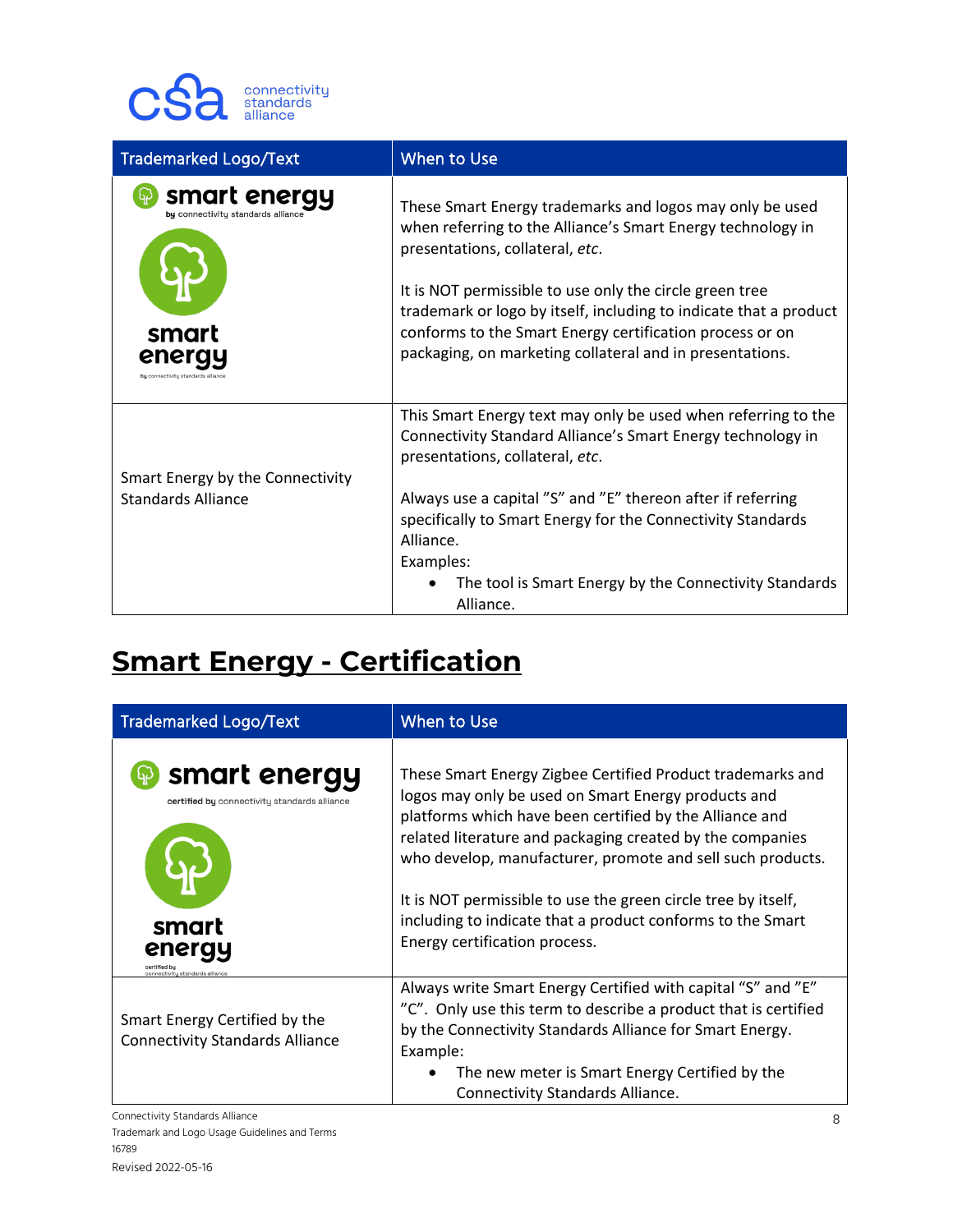

| <b>Trademarked Logo/Text</b> | When to Use                                                                                                                                                                                                                                                                                                                         |
|------------------------------|-------------------------------------------------------------------------------------------------------------------------------------------------------------------------------------------------------------------------------------------------------------------------------------------------------------------------------------|
|                              | Smart Energy Certified by the Connectivity Standards Alliance<br>text may only be used on Smart Energy products and<br>platforms which have been certified by the Connectivity<br>Standards Alliance and related literature and packaging<br>created by the companies who develop, manufacturer,<br>promote and sell such products. |

#### **Green Power - Technology**

| <b>Trademarked Logo/Text</b>                          | When to Use                                                                                                                                                                                                                                          |
|-------------------------------------------------------|------------------------------------------------------------------------------------------------------------------------------------------------------------------------------------------------------------------------------------------------------|
| green power<br>by connectivity standards alliance     | These Green Power trademarks and logos may only be used<br>when referring to the Connectivity Standards Alliance's Green<br>Power technology in presentations, collateral, etc.                                                                      |
|                                                       | It is NOT permissible to use only the circle green tree<br>trademark or logo by itself, including to indicate that a product<br>conforms to the Smart Energy certification process or on<br>packaging, on marketing collateral and in presentations. |
|                                                       | This Green Power text may only be used when referring to the<br>Connectivity Standards Alliance Smart Energy technology in<br>presentations, collateral, etc.                                                                                        |
| Green Power by the Connectivity<br>Standards Alliance | Always use a capital "G" and "P" thereon after if referring<br>specifically to Smart Energy for the Connectivity Standards<br>Alliance.<br>Examples:                                                                                                 |
|                                                       | The tool is Green Power by the Connectivity Standards<br>Alliance.                                                                                                                                                                                   |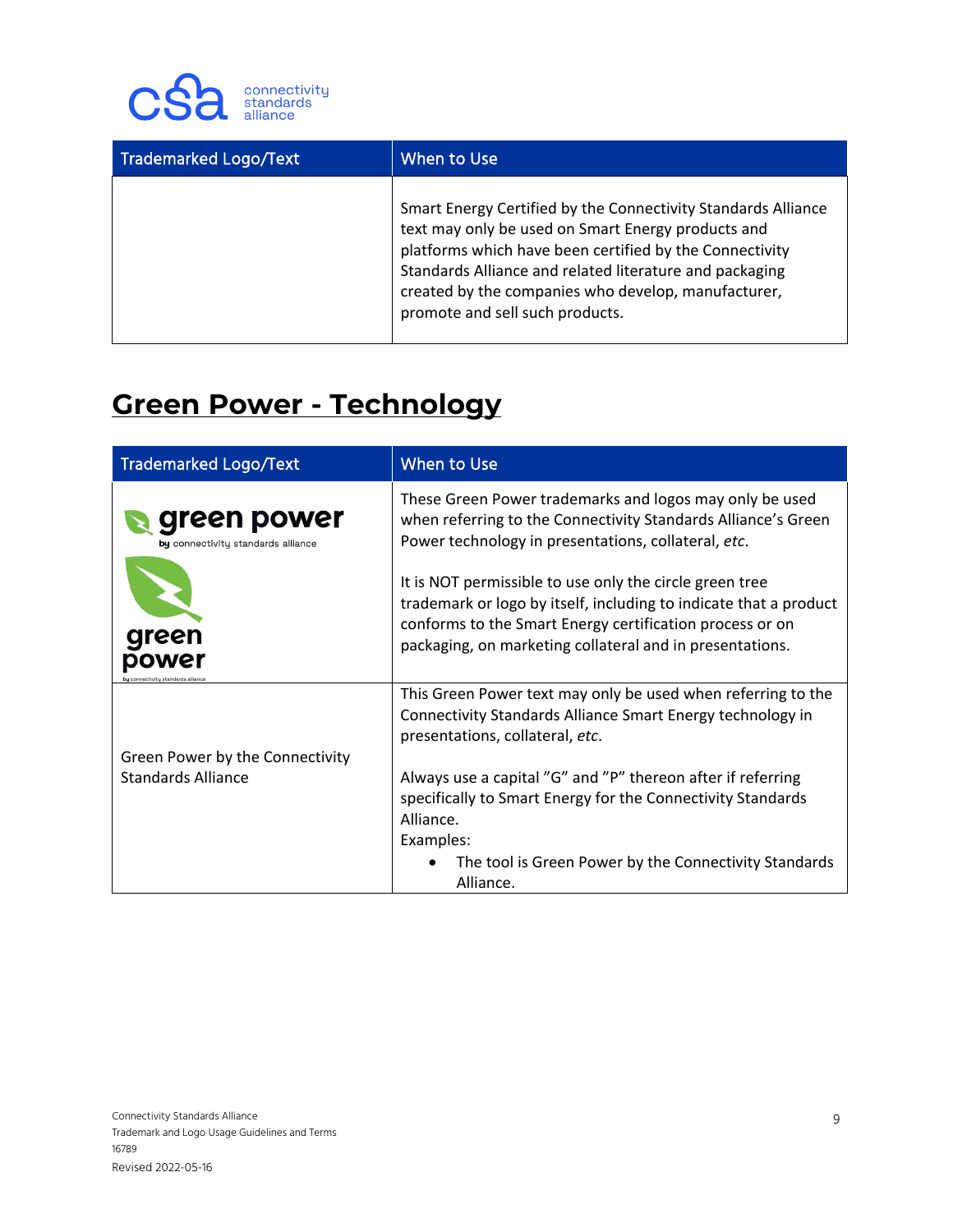

### **Green Power - Certification**

| <b>Trademarked Logo/Text</b>                                                                                  | When to Use                                                                                                                                                                                                                                                                                                                                                                                                                                                                                                                                                                                                                         |
|---------------------------------------------------------------------------------------------------------------|-------------------------------------------------------------------------------------------------------------------------------------------------------------------------------------------------------------------------------------------------------------------------------------------------------------------------------------------------------------------------------------------------------------------------------------------------------------------------------------------------------------------------------------------------------------------------------------------------------------------------------------|
| green power<br><b>certified by</b> connectivity standards alliance<br>green<br>onnectivitu standards alliance | These Green Power Zigbee Certified Product trademarks and<br>logos may only be used on Smart Energy products and<br>platforms which have been certified by the Zigbee Alliance and<br>related literature and packaging created by the companies<br>who develop, manufacturer, promote and sell such products.<br>It is NOT permissible to use the green circle tree by itself,<br>including to indicate that a product conforms to the Green<br>Power certification process.                                                                                                                                                        |
| Green Power Certified by the<br><b>Connectivity Standards Alliance</b>                                        | Always write Green Power Certified with capital "S" and "E"<br>"C". Only use this term to describe a product that is certified<br>by the Connectivity Standards Alliance for Smart Energy.<br>Example:<br>The new meter is Green Power Certified by<br><b>Connectivity Standards Alliance.</b><br>Green Power Certified by the Connectivity Standards Alliance<br>text may only be used on Green Power products and<br>platforms which have been certified by the Connectivity<br>Standards Alliance and related literature and packaging<br>created by the companies who develop, manufacturer,<br>promote and sell such products. |

#### **Rf4ce Technology and Certification**

| <b>Trademarked Logo/Text</b> | When to Use                                                                                                                                                                                                                                                                                                                                 |
|------------------------------|---------------------------------------------------------------------------------------------------------------------------------------------------------------------------------------------------------------------------------------------------------------------------------------------------------------------------------------------|
| rf4ce                        | This rf4ce Zigbee Certified Product trademark and logo may only<br>be used on rf4ce products and platforms which have been<br>certified by the Connectivity Standards Alliance and related<br>literature, presentations, collateral and packaging created by the<br>companies who develop, manufacturer, promote and sell such<br>products. |
|                              | Each letter in rf4ce are always lowercase, unless beginning a<br>sentence. In titles, do not capitalize rf4ce.                                                                                                                                                                                                                              |

Connectivity Standards Alliance Trademark and Logo Usage Guidelines and Terms 16789 Revised 2022-05-16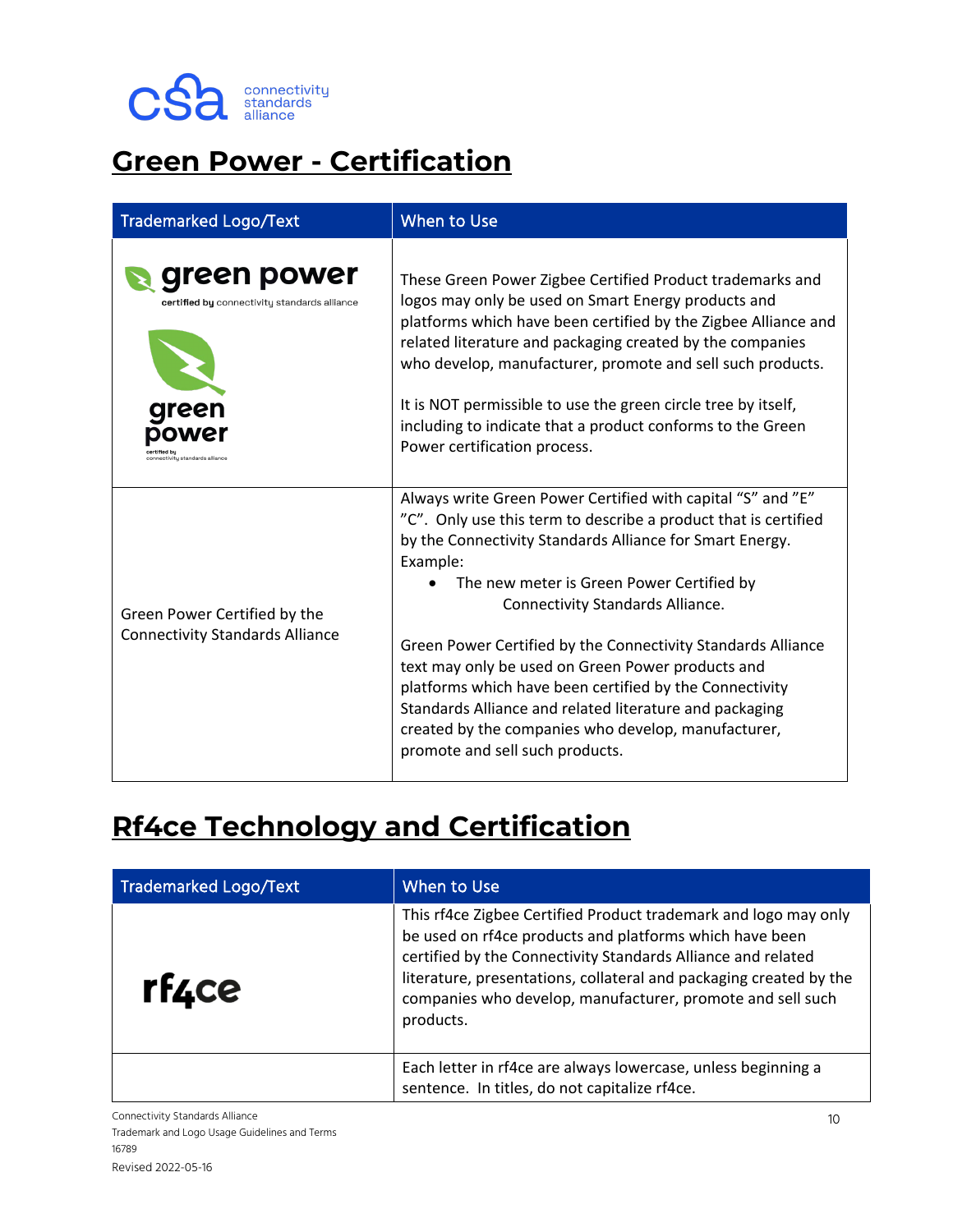

| Trademarked Logo/Text | When to Use                                                                                                                                                                                                                                                                                                                                                                                                                                                                            |
|-----------------------|----------------------------------------------------------------------------------------------------------------------------------------------------------------------------------------------------------------------------------------------------------------------------------------------------------------------------------------------------------------------------------------------------------------------------------------------------------------------------------------|
| rf4ce                 | Examples:<br>The rf4ce Work Group will meet on Wednesday.<br>$\bullet$<br>Rf4ce was developed by international engineers.<br>$\bullet$<br>A Summary of rf4ce (Title)<br>$\bullet$<br>Rf4ce is Zigbee Certified Product text and may only be used on<br>rf4ce products and platforms which have been certified by the<br>Connectivity Standards Alliance and related literature and<br>packaging created by the companies who develop, manufacturer,<br>promote and sell such products. |

#### **JupiterMesh Certification**

| <b>Trademarked Logo/Text</b> | <b>When to Use</b>                                                                                                                                                                                                                                                                                                                    |
|------------------------------|---------------------------------------------------------------------------------------------------------------------------------------------------------------------------------------------------------------------------------------------------------------------------------------------------------------------------------------|
| <b>StripplierMesh</b>        | This JupiterMesh Zigbee Certified Product trademark and logo may<br>only be used on JupiterMesh products and platforms which have<br>been certified by the Connectivity Standards Alliance and related<br>literature and packaging created by the companies who develop,<br>manufacturer, promote and sell such products.             |
|                              | It is NOT permissible to use the blue orb by itself, including to<br>indicate that a product conforms to the JupiterMesh certification<br>process or on packaging, on marketing collateral and in<br>presentations.                                                                                                                   |
|                              | JupiterMesh is always written with a capital "J" and capital "M"<br>within the word.<br>Examples:<br>Have you heard about the new feature of JupiterMesh?                                                                                                                                                                             |
| <b>JupiterMesh</b>           | JupiterMesh is a Connectivity Standards Alliance offering<br>This JupiterMesh Zigbee Certified Product text may only be used on<br>JupiterMesh products and platforms which have been certified by<br>the Connectivity Standards Alliance and related literature and<br>packaging created by the companies who develop, manufacturer, |
|                              | promote and sell such products.                                                                                                                                                                                                                                                                                                       |

Additional Terms and Conditions Related to Use of the Connectivity Standards Alliance Trademarks and Logos by Alliance Members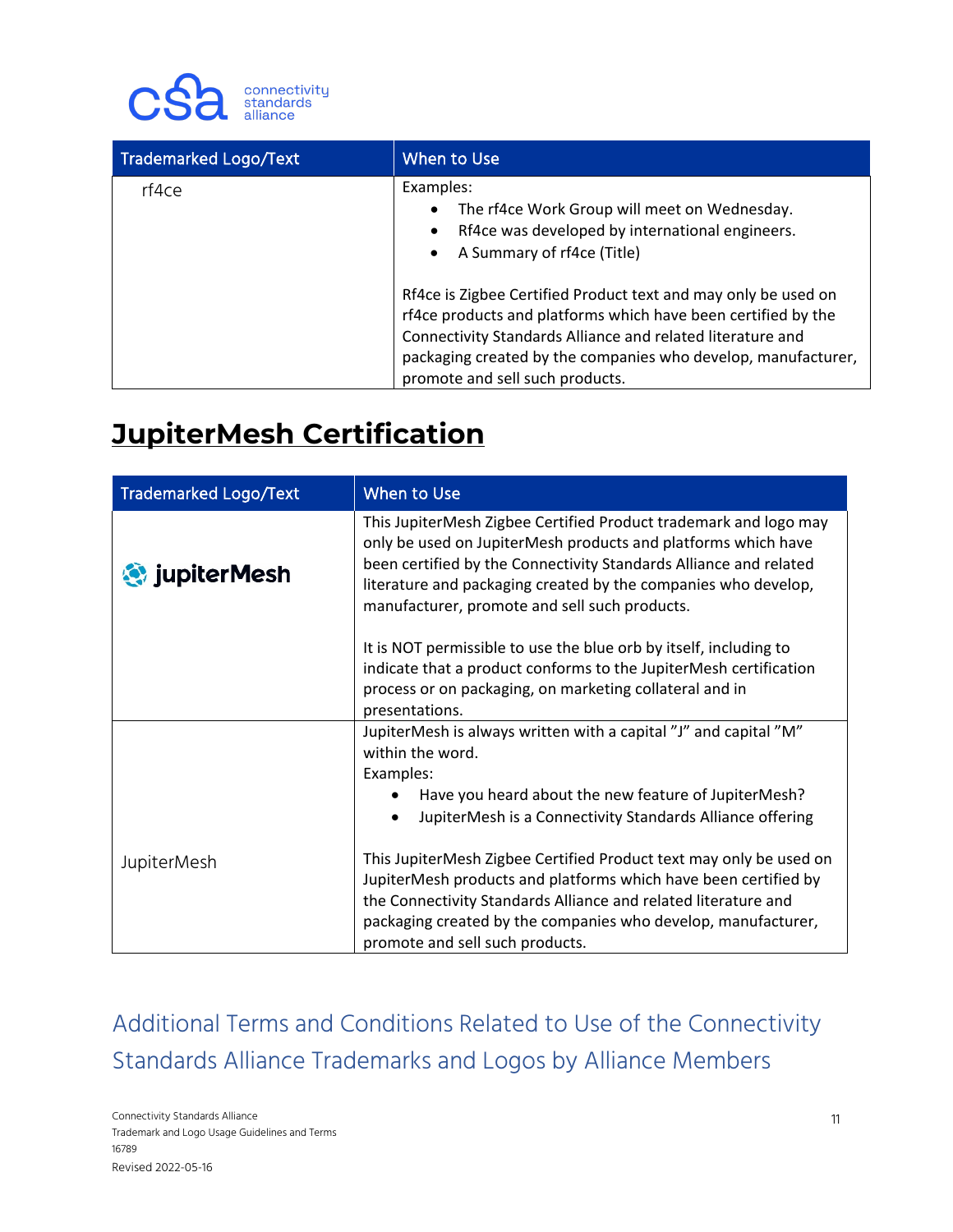

**1. Limited Use Grant**. The right to use Connectivity Standards Alliance trademarks and logos in the member agreement grants such member a limited, non-exclusive, nontransferable, non-sublicensable, worldwide, revocable, temporary license to use the Connectivity Standards Alliance trademarks and logos solely for the promotion and sale of Connectivity Standards Alliance compliant products, collateral and other marketing materials; provided member: (a) complies with all applicable laws and regulations and all terms and conditions of the Guidelines, including, without limitation, the restrictions in **Section 2** below; (b) prominently displays the appropriate trademark or copyright notice on all versions of the Connectivity Standards Alliance trademarks and logos or, if the disclosure of the Connectivity Standards Alliance trademarks and logos is for an academic, non-commercial purpose, clearly attribute the Connectivity Standards Alliance trademarks and logos to the Connectivity Standards Alliance; (c) only uses the Connectivity Standards Alliance trademarks and logos in accordance with the then-current version of these Guidelines, which may be updated by the Connectivity Standards Alliance from time-to-time without notice to member; and (d) adheres to a level of quality at least as high as the highest standard used by the member in connection with the use of any trademarks that member may own, develop or acquire. If member wants to expand the scope of the limited license beyond that which is granted herein, member should contact the Connectivity Standards Alliance, and the member and Connectivity Standards Alliance must execute an amendment to the member agreement related to such expanded use.

**2. Restrictions**. Connectivity Standards Alliance reserves all rights in Connectivity Standards Alliance trademarks and logos not expressly granted to member. Without limiting the generality of the foregoing, the scope of this limited license does not permit member to, in whole or in part, and member acknowledges and agrees that it shall not, directly or indirectly: (a) sublicense, resell, otherwise transfer, rent, lease or lend the Connectivity Standards Alliance trademarks and logos; (b) alter or modify the Connectivity Standards Alliance trademarks and logos in any way; (c) use the Connectivity Standards Alliance trademarks and logos as part of member's name or identity, use any name or mark confusingly similar to the Connectivity Standards Alliance trademarks and logos or otherwise utilize the Connectivity Standards Alliance trademarks and logos in a manner intended to link or associate member or member's products or services in any manner with Connectivity Standards Alliance; (d) combine the Connectivity Standards Alliance trademarks and logos with any other graphic or textual elements; (e) use the Connectivity Standards Alliance trademarks and logos as a design element of any other logo or trademark; (f) use Connectivity Standards Alliance trademarks and logos in any manner that might disparage or injure Connectivity Standards Alliance's reputation; (g) use Connectivity Standards Alliance trademarks and logos on any website or in any way that is in violation of any applicable laws or governmental regulations, in particular, all laws and regulations pertaining to proper protection, use and designation of trademarks in any countries in which the Connectivity Standards Alliance trademarks and logos are used; (h) adopt, use, display, apply, advertise or register any corporate name, trade name, trademark, trade dress, domain name, universal resource locator (URL) or color scheme which is the same as or confusingly similar to any of the Connectivity Standards Alliance trademarks and logos; (i) oppose or contest any trademark registration or application of Connectivity Standards Alliance and/or any of its affiliates in relation to any of the Connectivity Standards Alliance trademarks and logos, in the United States or elsewhere, or any application for extension of such rights; or (j) use or register in the United States or in any country any trademark: (1) substantially similar to or confusing with any of the Connectivity Standards Alliance trademarks and logos; or (2) for purposes of, or with the result of, diluting any of the Connectivity Standards Alliance trademarks and logos.